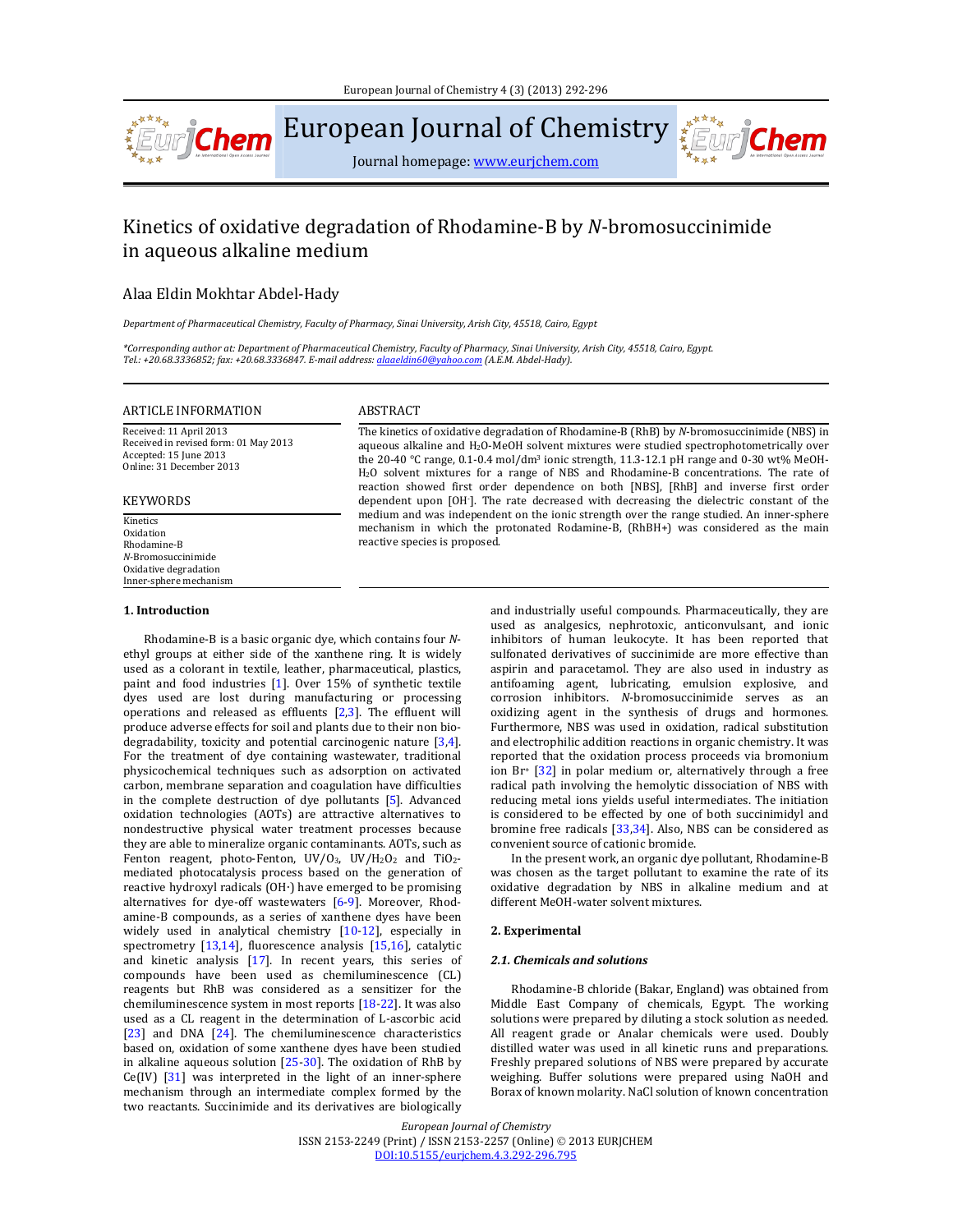was used to adjust the ionic strength in the different buffered solutions used.

#### *2.2. Kinetic procedure*

The reaction rates were monitored spectrophotometrically by measuring the decrease in the absorbance of RhB at  $\lambda_{\text{max}} =$ 554 nm with time on a Shimadzu PC 1700 UV-Vis. Spectrophotometer, (Figure 1). All the reactants, expect NBS were mixed and thermostated at the required temperature for 15-20 min. The required volume of separately thermostated NBS stock solution was thoroughly mixed and a sample was then transferred to an absorption cell. The pH of the reaction mixture was measured using 3505 Jenway pH-meter. Pseudofirst order conditions were maintained in all kinetic runs by using large excess concentrations of NBS (at least 10 fold) over RhB concentrations.



**Figure 1.** Change of the absorbance of Rhodamine-B with time. Peaks 1, 2, 3,  $4, 5$ , and 6 were measured at 0, 3, 5, 10, 15, and 30 min. from the time of initiation of reaction.

Oxidation of RhB by NBS was studied over 11.3-12.1 pH range, 0.1-0.5 mol/dm<sup>3</sup> ionic strength and 20-40  $\,^{\circ}$ C for a range of RhB and NBS concentrations. In order to verify the presence of the free radicals in the reaction, the following test was performed. A reaction mixture containing acrylonitrile was kept aside for 24 hours. On diluting the reaction mixture with methanol, since no precipitate was formed this suggests no possibility of free radical intervention in the reaction. When  $AgNO<sub>3</sub>$  solution was added to the reaction mixture, pale yellow precipitate of AgBr was observed. Addition of succinimide (the reduced form of NBS) to the reaction mixture has no significant effect on the reaction rate.

#### **3. Results and discussion**

#### *3.1. Stoichiometry*

Experiments were carried out by varying the [NBS]:[RhB] ratios, where the concentration of RhB was at least twice over that of [NBS] and the reaction mixtures were allowed to stand for 24h until completion. The absorbance of the unreacted RhB) was then measured and the concentration was calculated using its molar absorptivity. The results indicated that one mole of RhB consumed one mole of NBS and consistent with Scheme 1.



The rate of oxidation of RhB by NBS was measured at the commencement of the slow reaction at fixed [NBS], ionic strength, pH and temperature. Plots of  $ln(A_{\infty}$ -A<sub>t</sub>)and  $1/(A_{\infty}$ -A<sub>t</sub>) versus time, where  $A_{\infty}$  and  $A_t$  are the absorbance at infinity and time t respectively, showed marked deviations from linearity. The initial rate method was thus employed to calculate the rate of oxidation reaction. The initial oxidation rates -d[RhB]/dt at all [RhB] used were obtained from the slopes of the initial tangents of the absorbance versus time plots at  $\lambda = 554$  nm employing the appropriate molar absorptivity of RhB at the pH's used. The pseudo-first order rate constants,  $k_{obs}$  were calculated by dividing the initial rates by the corresponding initial concentration of RhB used. Kinetics data (Table 1) showed that the values of kobs remain constant and were unaffected when the concentration of RhB was varied at constant [NBS], over the range  $3.0-6.0 \times 10^{-6}$  mol.dm<sup>-3</sup> indicating that, the reaction was first order dependent on [RhB]. Also, Plot of log initial rate -d[RhB]/dt versus log initial [RhB] was linear with slope =  $1.0 \pm 0.15$ . The reaction rate can therefore be represented by Equation (1).

$$
-d [RhB]/dt = k_{obs} [RhB]_T
$$
 (1)

where  $[RhB]_T$ , represents the total  $[RhB]$  in the reaction mixture.  $k_{obs}$  is a composite value including the value the specific rate constant and the concentration of NBS. When the concentration of RhB increased above  $1.0x10^{-5}$  mol/dm<sup>3</sup>, the rate of oxidation reaction found to decreases. This phenomenon may be attributed to the fact that, as the concentration of RhB increased, it started acting as a filter for the incident light, where its larger concentration will not permit the desired light intensity to reach the dye molecules in the bulk of the solution.

**Table 1.** Dependence of the reaction rate on [RhB], [NBS] and temperatures at  $pH = 11.3$  and  $I = 0.1$  mol.dm<sup>-3</sup>.

| T(°C) | $106 \times [RhB]$ | $103 \times [NBS]$ | $109$ × Initial rate        | $10^3 \times k_{obs}$ |
|-------|--------------------|--------------------|-----------------------------|-----------------------|
|       | $(mod \,dm^{-3})$  | $(mol.dim^{-3})$   | $(mod \, dm^{-3} . S^{-1})$ | $(S^{-1})$            |
| 20    | 3.00               | 1.00               | 4.08                        | 1.36                  |
| 20    | 3.00               | 1.50               | 5.97                        | 1.99                  |
| 20    | 3.00               | 2.00               | 7.95                        | 2.65                  |
| 20    | 3.00               | 2.50               | 9.96                        | 3.32                  |
| 20    | 3.00               | 3.00               | 12.03                       | 4.01                  |
| 20    | 3.00               | 3.50               | 13.83                       | 4.61                  |
| 20    | 3.00               | 4.00               | 15.84                       | 5.28                  |
| 25    | 3.00               | 1.00               | 7.02                        | 2.34                  |
| 25    | 3.00               | 2.00               | 16.27                       | 4.65                  |
| 25    | 4.00               | 2.00               | 18.51                       | 4.62                  |
| 25    | 5.00               | 2.00               | 23.05                       | 4.61                  |
| 25    | 6.00               | 2.00               | 27.73                       | 4.62                  |
| 25    | 3.00               | 3.00               | 20.79                       | 6.93                  |
| 25    | 3.00               | 4.00               | 27.51                       | 9.17                  |
| 30    | 3.00               | 1.00               | 11.82                       | 3.94                  |
| 30    | 3.00               | 2.00               | 23.85                       | 7.95                  |
| 30    | 3.00               | 3.00               | 35.91                       | 11.97                 |
| 30    | 3.00               | 4.00               | 48.78                       | 16.26                 |
| 35    | 3.00               | 1.00               | 16.05                       | 5.35                  |
| 35    | 3.00               | 2.00               | 31.92                       | 10.64                 |
| 35    | 3.00               | 3.00               | 47.88                       | 15.96                 |
| 35    | 3.00               | 4.00               | 60.27                       | 20.09                 |
| 40    | 3.00               | 1.00               | 22.89                       | 7.63                  |
| 40    | 3.00               | 2.00               | 44.88                       | 14.96                 |
| 40    | 3.00               | 3.00               | 65.04                       | 21.68                 |
| 40    | 3.00               | 4.00               | 86.70                       | 28.90                 |

Plots of  $k_{obs}$  versus [NBS] at different temperatures over the range 20-40  $\circ$ C as shown in (Figure 2) were linear with zero intercept with correlation coefficients,  $r_{20} = 0.99988$ ,  $r_{25} =$ 0.99998,  $r_{30} = 0.99986$ ,  $r_{35} = 0.99833$ , and  $r_{40} = 0.99987$ . Thus, the dependence of kobs on [NBS] at different temperatures can be represented by Equation (2).

$$
k_{obs} = k_2[NBS] \tag{2}
$$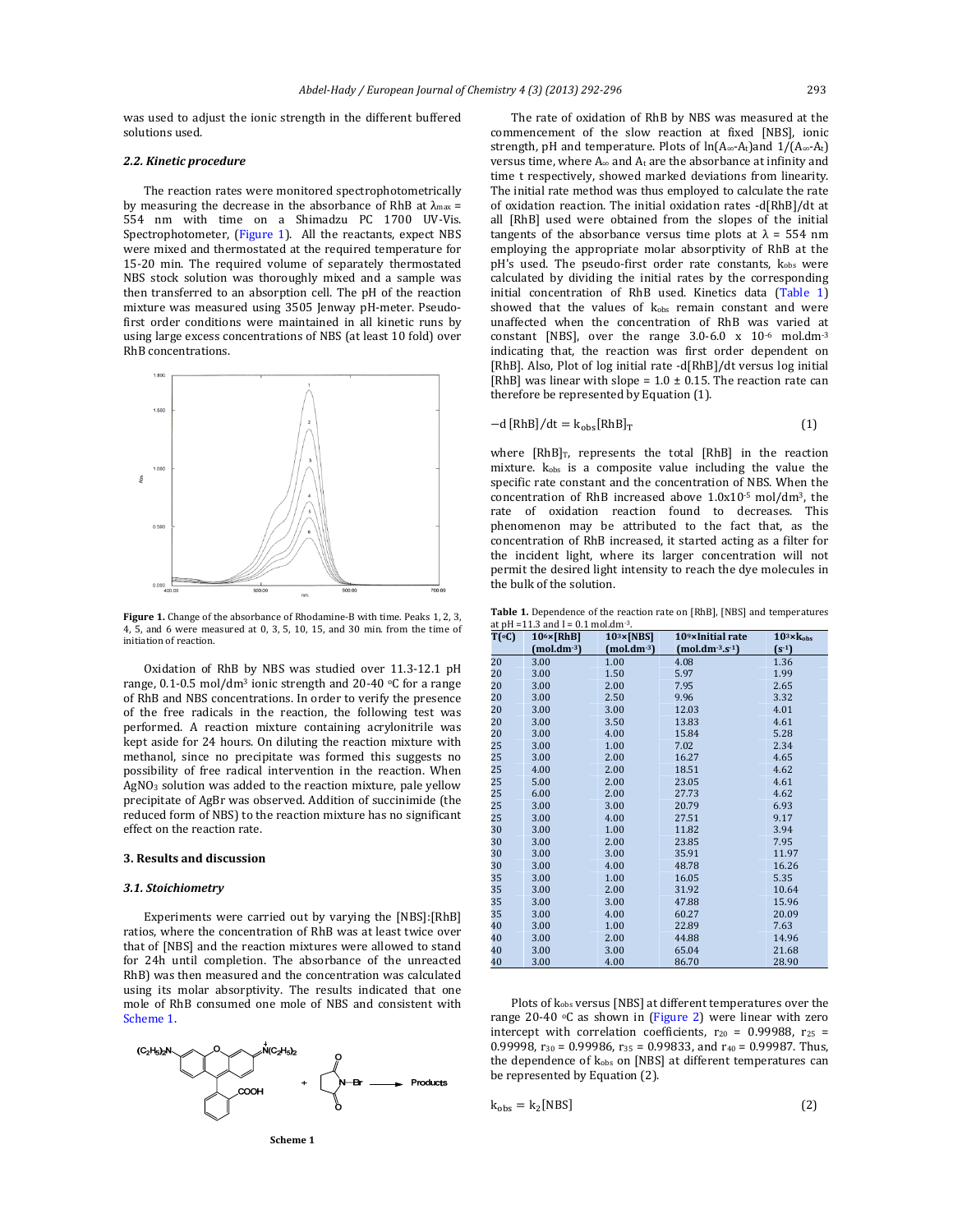

Figure 2. Plots of [NBS] versus  $k_{obs}$  at different temperatures.

Values of  $k_2$  were calculated at different temperatures from the slopes of the plots  $(Table 2)$ . Thermodynamic activation parameters including the enthalpy  $ΔH<sup>‡</sup>$  and entropy  $ΔS<sup>‡</sup>$ associated with k2were calculated using a least square fit to the transition state theory equation as  $59.7$  kJ/mol and  $-38.3$ J/K.mol, respectively. The electron transfer step is an endothermic as indicated from the positive value of ∆*H*<sup>‡</sup>. The composite negative  $\Delta S$ <sup>‡</sup> value was claimed to be largely the result of substantial mutual ordering of solvated water molecules of the equilibrium and the intramolecular electrontransfer steps  $[35]$ . The effect of pH on the rate of oxidation was studied by varying the pH values over the range 11.3-12.1 and keeping other parameters constant. Kinetics data (Table 3) showed that, the rate of oxidation reaction was decreased with increasing pH over the range studied and supported the involvement of the protonated form of Rhodamine-B, (RhBH+) in the rate determining step. Plots of k<sub>obs</sub> versus [NBS] at different pH's were linear with zero intercept with correlation coefficients, *r* = 0.99986, *r* = 0.99879, *r* = 0.99978, and  $r = 0.99706$  at pH's, 11.3, 11.5, 11.8 and 12.1, respectively (Figure 3). The dependence of  $k_2$  on pH is thus represented as,

$$
k_2 = k_3 / [OH]^-
$$
 (3)

Plot of  $k_2$  versus  $[OH]<sup>-1</sup>$  according to  $(Table 4)$  was linear passing through the origin  $(Figure 4)$  and gave further confirmation to the Equation  $(3)$ . Value of  $k_3$  was calculated from the slope of the plot as  $0.01$  s<sup>-1</sup>.

**Table 2.** Values of  $k_2$  at different temperatures.

| T (oC) | $k_2$ (mol <sup>-1</sup> .dm <sup>3</sup> .s <sup>-1</sup> ) |
|--------|--------------------------------------------------------------|
| 20     | 1.33                                                         |
| 25     | 2.27                                                         |
| 30     | 4.09                                                         |
| 35     | 4.95                                                         |
| 40     | 7.05                                                         |

**Table 3.** Effect of pH on  $k_{obs}$  (s-1) at [RhB] =  $3.0x10^{-6}$  mol.dm<sup>-3</sup>, I =  $0.10$ mol.dm<sup>-3</sup> and  $T = 30 °C$ .

| рH    | $10^2$ × [NBS] (mol.dm <sup>-3</sup> )  |       |      |      |  |
|-------|-----------------------------------------|-------|------|------|--|
|       | 4.00                                    | 3.00  | 2.00 | 1.00 |  |
|       | $10^{3}$ × $k_{obs}$ (s <sup>-1</sup> ) |       |      |      |  |
| 11.30 | 16.26                                   | 11.97 | 7.95 | 3.94 |  |
| 11.50 | 12.31                                   | 8.71  | 5.91 | 2.74 |  |
| 11.80 | 5.95                                    | 4.36  | 2.94 | 1.43 |  |
| 12.10 | 3.09                                    | 2.23  | 1.55 | 0.93 |  |

**Table 4.** Values of  $k_2$  at different [OH-].

| pH    | k2                | pOH  | $103 \times [OH-]$ | $IOH1-1$      |
|-------|-------------------|------|--------------------|---------------|
|       | $(mol-1.dm3.s-1)$ |      | $(mol.dim^{-3})$   | $(mol-1.dm3)$ |
| 11.30 | 4.09              | 2.70 | 1.99               | 502.51        |
| 11.50 | 3.15              | 2.50 | 3.16               | 316.45        |
| 11.80 | 1.48              | 2.20 | 6.31               | 158.47        |
| 12.10 | 0.72              | 1.90 | 12.50              | 80.00         |



**Figure 3.** Plots of  $k_{obs}$  versus [NBS] at different pHs.



From Equations  $(1)$ ,  $(2)$  and  $(3)$ , the rate law is represented as, 

 $-d [RhB]/dt = k_3 [RhB] [NBS]/[OH]$ <sup>-</sup> (4)

In acidic and slightly basic media, the oxidation of RhB was very fast and the maximum absorbance of RhB at 554 nm declined quickly to the extent of disappearance and its blood red colour faded away instantaneously. The effect of ionic strength on the reaction rate was studied by varying the ionic strength of the medium using an aqueous solution of NaCl and maintaining other parameters at constant values. The experimental data (Table 5) indicated that, there is no significant effect of the ionic strength on the values of  $k_{obs}$  and supported that; the reaction took place between charged and noncharged species. The effect of ionic strength on the reaction rate has been considered according to Bronsted and Bjerrum theory through the formation of an intermediate complex. The effect of dielectric constant (D) on the oxidation rate was investigated by using different MeOH-water solvent mixtures over 0-30 wt % methanol range at  $T = 40$  °C, at constant pH, ionic strength, [RhB], and [NBS]. Values of the dielectric constant for various weight percentage compositions of MeOHwater solvent mixtures were abstracted as reported [36]. Values of  $k_{obs}$  (Table 6) indicated that the rate of oxidation decreased as the MeOH % increased. Plot of Log kobs versus 1/D was linear with negative slope (Figure 5). The kinetics data and graphical relations, in addition to the capability of NBS to coordinate the substrate through the carbonyl group  $[37]$  may support the following mechanistic pathway for the oxidation of RhB by NBS.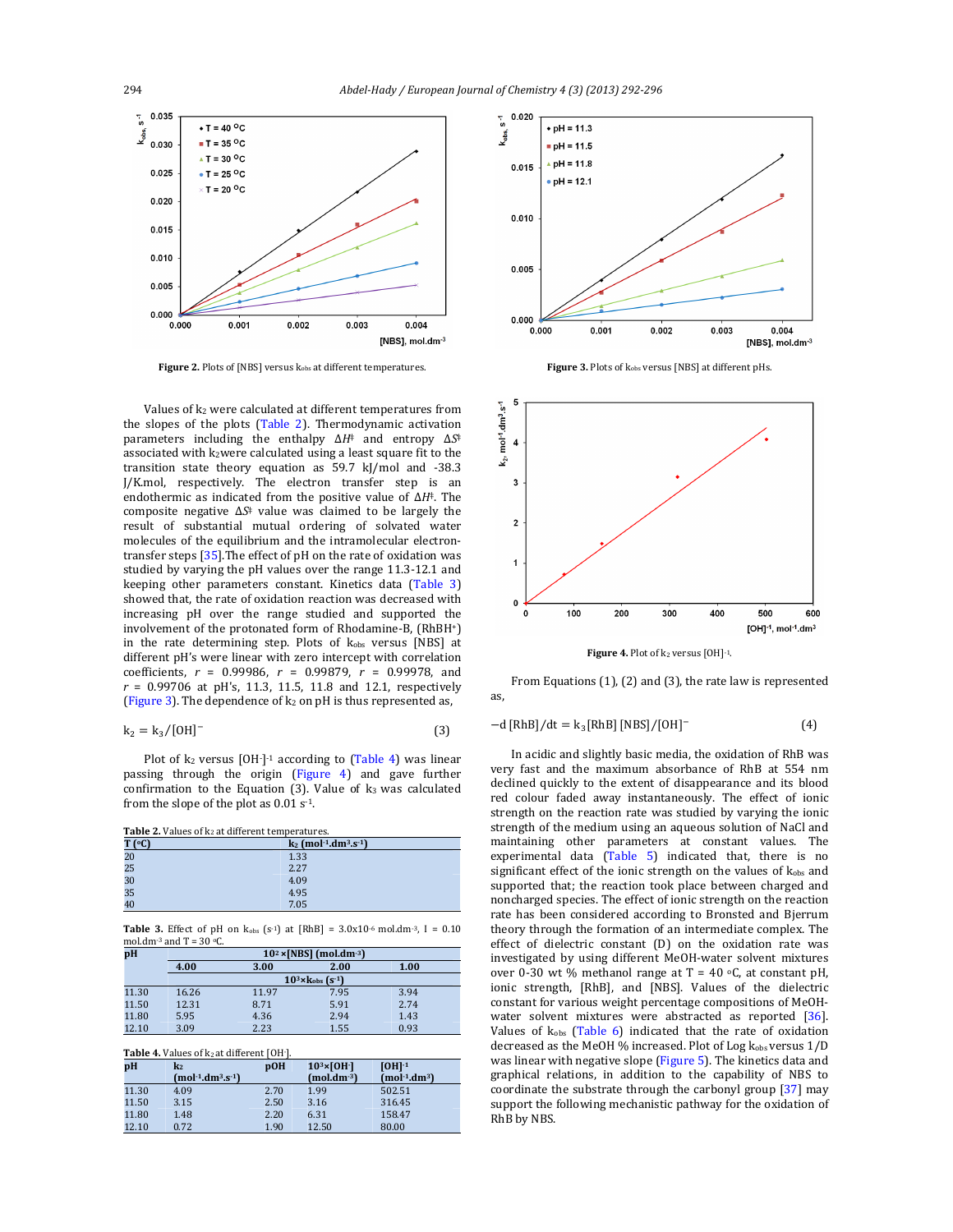**Table 5.** Effect of ionic strength on the reaction rate.  $T = 30$  °C, [NBS] =  $0.002$ mol.dm-3,  $[RhBl = 3x10^{-6} \text{ mol.} \text{dm}^{-3}$ ,  $pH = 11.30$ .

| I (mol.dm $-3$ ) | $10^{3}$ × $k_{obs}$ (s <sup>-1</sup> ) |
|------------------|-----------------------------------------|
| 0.10             | 7.95                                    |
| 0.20             | 8.01                                    |
| 0.30             | 7.88                                    |
| 0.40             | 7.92                                    |

**Table 6.** Effect of dielectric constant of the reaction medium on the kobs. [NBS] =  $0.004$  mol.dm<sup>-3</sup>, [RhB] =  $3.0x10$ <sup>-6</sup> mol.dm<sup>-3</sup>, pH = 11.30 and T= 40 °C

| MeOH (W%)      |       | 1/D    | $10^{3}$ × $k_{obs}$ (s <sup>-1</sup> ) | $Log kobs (s-1)$ |  |
|----------------|-------|--------|-----------------------------------------|------------------|--|
| $\overline{0}$ | 73.12 | 0.0136 | 28.90                                   | $-1.54$          |  |
| 10             | 68.90 | 0.0145 | 9.87                                    | $-2.01$          |  |
| 20             | 64.13 | 0.0156 | 2.07                                    | $-2.68$          |  |
| 30             | 59.53 | 0.0168 | 0.73                                    | $-3.13$          |  |





$$
[RhB] + H_2O \xrightarrow{K_1} [RhBH]^+ + [OH]^+
$$
 (5)

$$
[RhBH]^{+} + [NBS] \xrightarrow[k, 4]{} [RhBH(NBS)]^{+}
$$
\n(6)

$$
[RhB] + [NBS] \xrightarrow{k_5} [RhB(NBS)]
$$
\n(7)

$$
[RhBH(NBS)]^{+} \xrightarrow{k_{6}} \text{Products} + Br + R
$$
 (8)

$$
[RhB(NBS)] \xrightarrow{k_7} \text{Product} + Br + R'
$$
 (9)

where  $K_1$ , is protonation constant of RhB and R, is the succinimidyl radical. The succinimidyl radical may prefer to abstract a hydrogen ion from the medium to form succinimide rather than dimerize to give bisuccinimidyl  $[38,39]$ . From the above mechanism and by using steady state approximation, the rate law is represented as,

$$
-d[RhB]/dt = k_6[RhBH(NBS)]^+ + k_7[RhB(NBS)] \tag{10}
$$

$$
= k_6k_4[RhHB]^+[NBS]/(k_6 + k_{-4}) + k_5k_7[RhB][NBS]/(k_7 + k_{-5})
$$
\n(11)

$$
= k_6k_4K_1[RhB][NBS]/(k_6 + k_{-4})[OH]- + k_5k_7[RhB][NBS]/(k_7 + k_{-5})
$$
\n(12)

$$
= [RhB][NBS]\{k_4k_6K_1/(k_6 + k_{-4})[OH]^-\ + k_5k_7/(k_7 + k_{-5})\}
$$
\n(13)

Since,  $k_6$ >>  $k_7$ , Equation (13) was reduced to Equation (14). 

$$
= [RhB][NBS]\{k_4k_6K_1/(k_6 + k_{-4})[OH]^-\}
$$
 (14)

and 

$$
k_{obs} = [NBS]\{k_4k_6K_1/(k_6 + k_{-4})[OH]^{-}\}
$$
 (15)

Comparing Equation  $(2)$  and  $(15)$ , then

$$
k_2 = \{k_4 k_6 K_1 / (k_6 + k_{-4}) [OH]^-\}\
$$
 (16)

and 

$$
k_{3} = \{k_4 k_6 K_1 / (k_6 + k_{-4})\}\tag{17}
$$

#### **4. Conclusion**

In this study, the kinetics of oxidative degradation of Rhodamine-B by *N*-bromosuccinimide into colourless degradation products was investigated. The rate of reaction was first order dependent on both [NBS], [RhB] and increased with decreasing pH over 11.30-12.10. The oxidative degradation of RhB by NBS may proceed via an inner-sphere mechanism through an intermediate complex, formed by the two reactants. On addition of acrylonitrile to the reaction mixture and dilution with MeOH, no polymerization was observed, which indicated no free radical intervention.

#### **References**

- [1]. Behnajady, M. A.; Modirshahla, N. *Ing. Chem. Res.* **2006**, 45, 5553-5557.
- [2]. Lee, J. W.; Choi, S. P.; Thiruvenkatachari, R.; Shim, W. G.; Moon, H. *Dyes Pigments* **2006**, *69*, 196‐203.
- [3]. Wang, S. *Dyes Pigments* **2008**, *76*, 714‐720.
- [4]. Ling, S. K.; Wan, S.; Peng, Y.*J. Hazard. Mater.* **2010**, *178*, 385‐389.
- 
- [5]. Arslan-Alaton, I.; Ferry, J. L. *Dyes Pigments* **2002**, 54, 25-36.<br>[6]. Alhamedi, F. H.; Rauf, M. A.; Ashraf, S. S. *Desalination* **200**9. [6]. Alhamedi, F. H.; Rauf, M. A.; Ashraf, S. S. *Desalination* **2009**, *238*, 159‐
- 166.
- [7]. Yang, Z. He.; Ju,Y.; Sun, C. *J. Env. Sci.* **2009**, *21*, 268‐272.
- [8]. Chen, M.; Ma, W.; Lietal, *J. Env. Sci.Tech.* **2004**, 38, 1569-1575
- [9]. Merouani, S.; Hamdaoui, O.; Saoudi, F.; Chiha, M.; Petrier, C. *J. Hazard. Mater*. **2010**, *175*, 593‐599.
- [10]. Hinckly, D. A.; Saybold, P. G.; Borris, D. P. *Spectrochim. Acta A* **1986**, *42*, 747‐754.
- [11]. Li, Y. Q.; Qian, F.; Huang, Z. X. *Chin. Chem. Lett*. **2000**, *11*, 613‐614.
- [12]. Mandal, K.; Pearson, T. D. L.; Demas, J. N. *Anal. Chem*. **1980**, *52*, 2184‐ 2189.
- [13]. Lu, M. Y.; Liu, S. P. *J. Instrum. Anal.* **2001**, *20*, 35‐37.
- [14]. Wu, S. Z.; Fang, W. H. *Chin. J. Anal. Chem*. **1995**, *23*, 1247‐1251.
- [15]. Haddad, P. R. *Talanta* **1977**, *24*, 1‐13.
- [16]. Li, J. G.; Wang, Y. R.; Tang, Y. L.; Wei, Y. Q. *Chin. J. Anal. Chem*. **1997**, *25*, 590‐593.
- [17]. Li, Z. B.; Wang, J. L.; Cao, Q. E.; Xu, Q. H.; Li, L. *Anal. Lab. Chinese* **1999**, *18*, 10‐14.
- [18]. Bersis, D.; Vassiliou, E. *Analyst* **1966**, *91*, 499‐505.
- [19]. Al‐Tamarh, S. A.; Townshend, A. *Anal. Chem. Acta* **1987**, *202*, 247‐250.
- [20]. Townshend, A.; Wheatley, R. A. *Analyst* **1998**, 123, 267-272. [21]. Townshend, A. *Analyst* **1998**, 123, 1041-1046.
- 
- [22]. Lancaster, J. S.; Worsfold, P. J.; Lynes, A. *Analyst* **1989**, *114*, 1659‐ 1661.
- [23]. Ma, Y. J.; Zhou, M.; Jin, X. Y.; Zhang, B. Z.; Chen, H.; Guo, N. Y. *Anal. Chem. Acta* **2002**, *464*, 289‐291.
- [24]. Chen, H.; Zhou, M.; Jin, X. Y.; Song, Y. M.; Zhang, Z. Y. Z.; Ma, Y. *J. Anal. Chem. Acta* **2003**, *478*, 31‐36.
- [25]. Ramette, R. W.; Sandell, E. B. *J. Am. Chem. Soc.* **1956**, 78, 4872-4878.
- [26]. He, Z. K.; Ling, L. S.; CAI, R. X.; Zeng, Y. E. Acta Chem. Sinica 1998, 56, 472‐477.
- [27]. Zhang, X. R.; Baeyens, W. R. G.; Vanderweken, G.; Calokerinos, A. C.; Nakashima, K. *Anal. Chem. Acta* **1995**, *303*, 121‐125.
- [28]. Wang, L.; Zhu, C. Q.; Yang, G. *Fenxi Huaxue* **1995**, *23*, 83‐85.
- [29]. Nakagama, T.; Yamada, M.; Hobo, T. *Analyst* **1989**, *114*, 1275‐1278.
- [30]. Chen, G. N.; Duan, J. P.; Hu, Q. F. *Anal. Chim. Acta* **1994**, 292, 159-167.<br>[31]. Yongjun, Ma.; Xiaoyong, J.; Min, Z.; Ziyu, Z.; Xiulan, T.; Hui. C. *Anal.*
- *Chem. Acta* **2003**, *489*, 173‐181.
- [32]. Mathur, N. K.; Narang, C. K. The determination of organic compounds with *N*-bromosuccinimide, Academ. Press, New York, 1975.